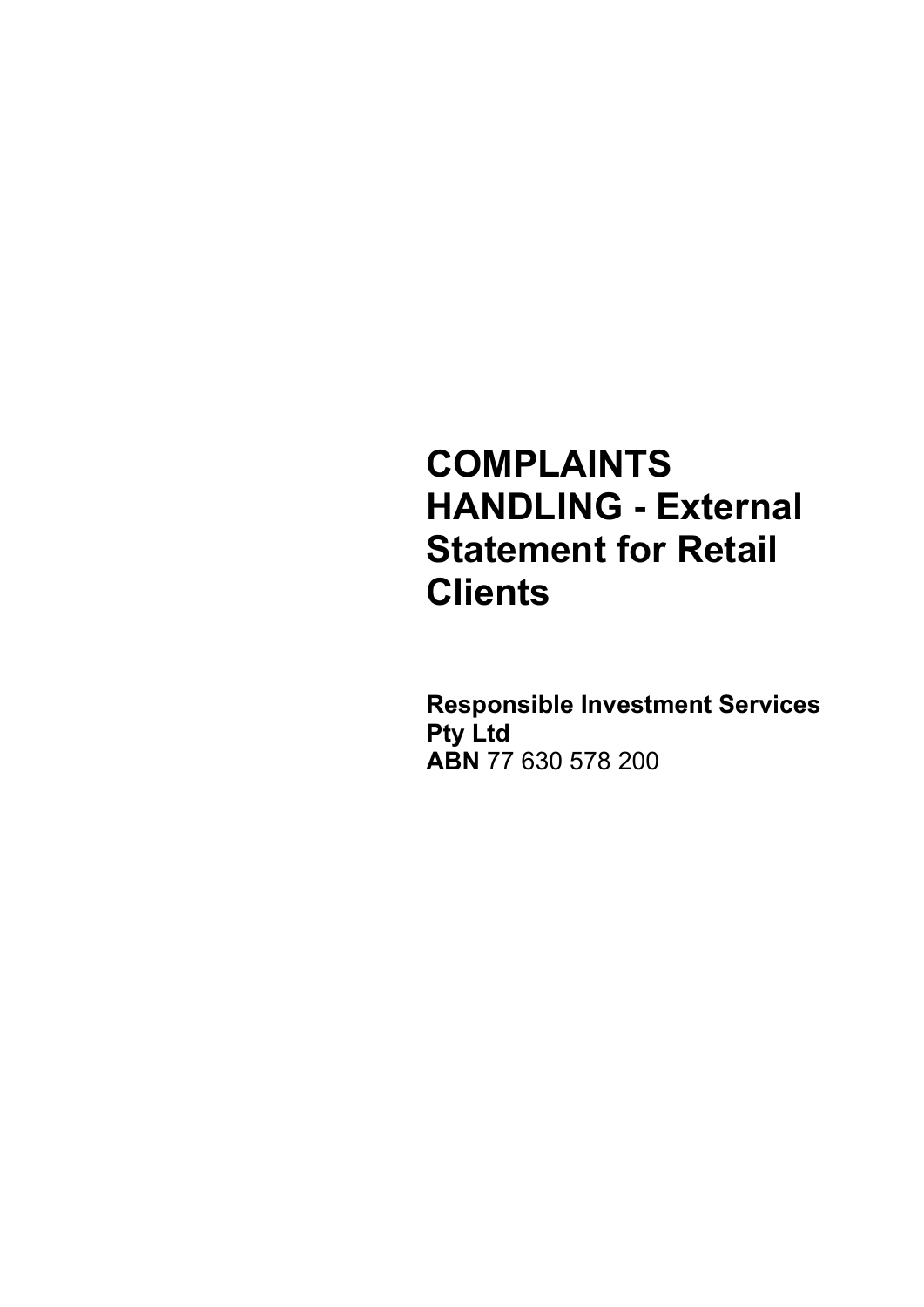# **TABLE OF CONTENTS**

| 1 | General                               |                                                 |  |
|---|---------------------------------------|-------------------------------------------------|--|
|   | 1.1                                   | Document overview                               |  |
|   | 1.2                                   | Introduction                                    |  |
| 2 | <b>Complaints Handling Principles</b> |                                                 |  |
|   | 2.1                                   | <b>IDR</b> standards                            |  |
|   | 2.2                                   | Requirements for a complaint handling procedure |  |
|   | 2.3                                   | Complaints handling principles                  |  |
| 3 | <b>Complaints Handling Procedure</b>  |                                                 |  |
|   | 3.1                                   | Procedure overview                              |  |
|   | 3.2                                   | Lodging a complaint                             |  |
|   | 3.3                                   | Procedure for receiving complaints              |  |
|   | 3.4                                   | Handling complaints                             |  |
|   | <u>^ F</u>                            | F. I D.                                         |  |

- 3.5 [Escalation Process](#page-5-3)<br>3.6 EDR Contact details
- [EDR Contact details](#page-6-0)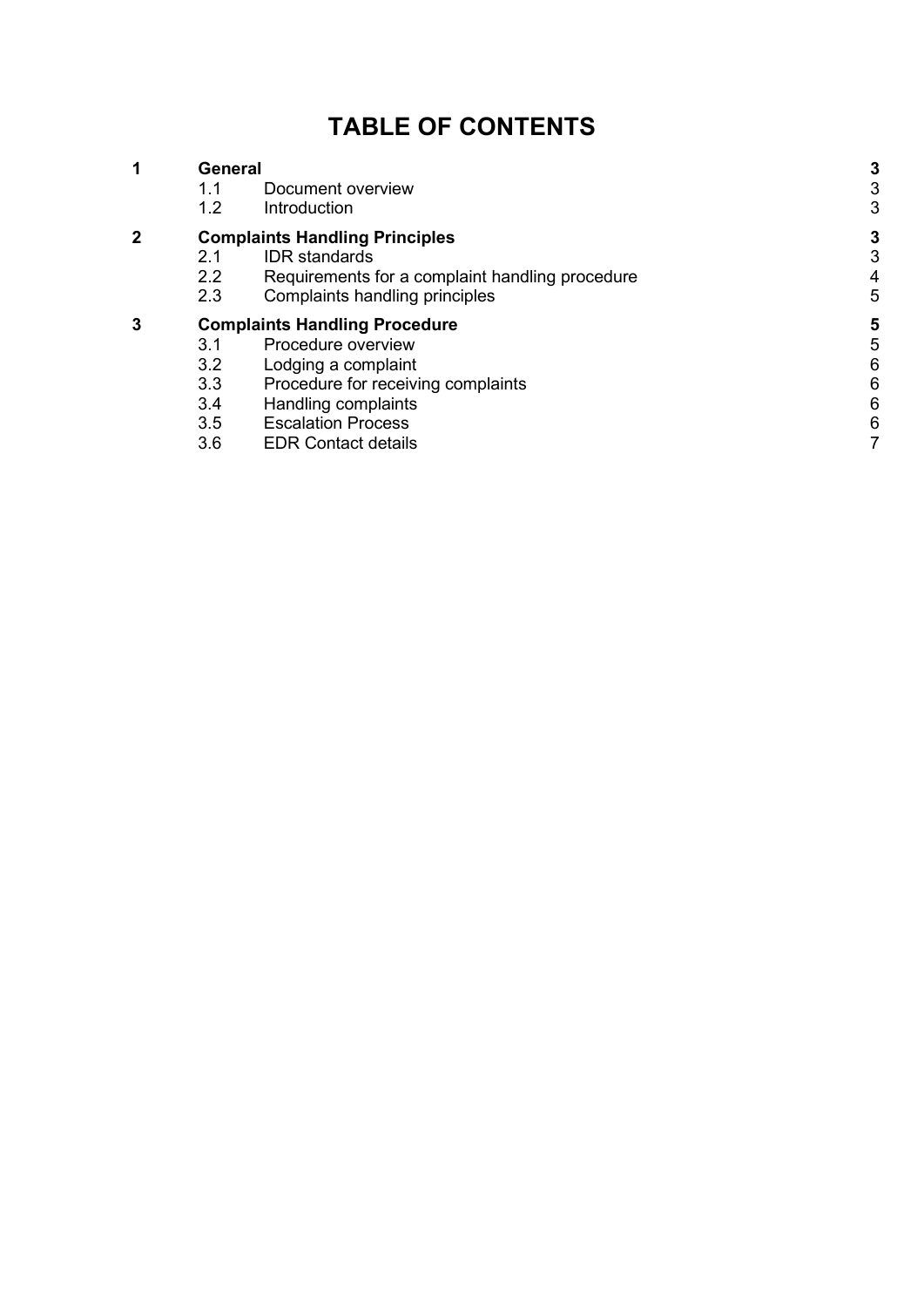## <span id="page-2-0"></span>**1 General**

#### <span id="page-2-1"></span>**1.1 Document overview**

This document describes Responsible Investment Services (RIS), in its capacity as promoter of Slate Super, Complaints Handling principles and the adopted framework for the effective management of complaints received from retail clients about its services. Any complaints received in relation to decisions made about a client's interest in Slate Super will in most, if not all, cases need to be handled under Slate Super's trustee's complaints handling policies and procedures.

#### <span id="page-2-2"></span>**1.2 Introduction**

RIS has put in place an Internal Dispute Resolution (**IDR**) framework to deal with any complaints received from retail clients about services RIS provides them.

*Complaints from Slate Super members about decisions made about their superannuation holding are unlikely to fall within the remit of RIS's framework. If RIS receives complaints from Slate Super members it will pass them on to Diversa, as the trustee of the fund, to handle under its IDR framework.* 

RIS's IDR framework as summarised in this document has been developed having regard to the ASIC's Regulatory Guide 271 *Internal Dispute Resolution* and Australian Standard*– Guidelines for Complaint Management in organizations (AS/NZS 10002:2014)*

RIS's IDR framework must be followed by all RIS staff, its service providers and agents that act for, or on behalf of, RIS.

# <span id="page-2-3"></span>**2 Complaints Handling Principles**

#### <span id="page-2-4"></span>**2.1 IDR standards**

In accordance with RG 271 and AS/NZS 10002-2014, RIS's complaint handling procedure should reflect the following standards :

- (a) Commitment and culture
	- (i) commitment to the process from senior management level; and
	- (ii) openness to receiving complaints and demonstrate a commitment to resolving complaints through action.
- (b) Enabling complaints
	- (i) visibility of how and where complaints can be made (internally/ externally);
	- (ii) access and assistance are available to all customers; and
	- (iii) no fees (charges) applied for complaint resolution.
- (c) Resourcing
	- (i) adequate resources allocated to complaint resolution; and
	- (ii) all staff understand their roles and responsibilities in relation to the IDR process and be regularly trained.
- (d) Responsiveness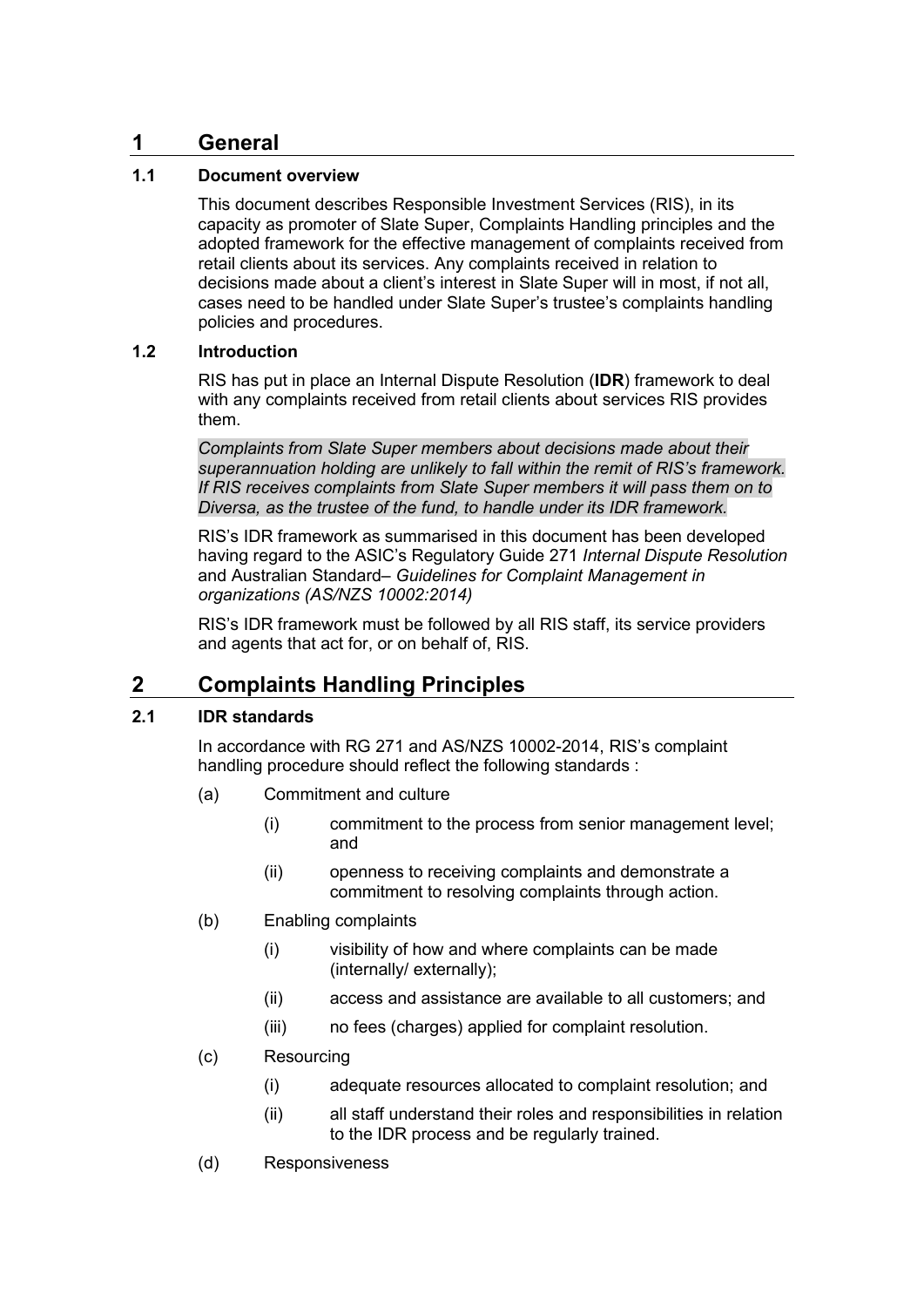- (i) prioritise complaints according to the urgency and severity of the issues raised;
- (ii) be customer-focussed approach to resolving complaints;
- (iii) acknowledge complaints in accordance with the requirements;
- (iv) adopt a range of flexible complaint management approaches that promote early resolution;
- (v) have a broad range of appropriate remedies available;
- (vi) issue IDR responses within maximum IDR timeframes; and
- (vii) implement complaint resolution outcomes in a timely manner.
- (e) Objectivity and fairness
	- (i) demonstrate of fairness, independence, objectivity and have an equitable manner in how complaints are addressed; and
	- (ii) protect complainants' confidentiality.
- (f) Policy and procedures
	- (i) readily available public complaints policy;
	- (ii) documented internal complaint management procedure; and
	- (iii) regular review the adequacy of complaint management documentation, including the complaints policy and internal procedure.
- (g) Data collection, analysis and internal reporting
	- (i) record all complaints received; and
	- (ii) analyse complaint data regularly and provide reports to senior management and the firm's board.
- (h) Continuous improvement
	- (i) monitor and review the performance of the IDR process;
	- (ii) identify and address systemic and recurring problems; and
	- (iii) conduct regular compliance audits to identify and address issues of non-conformity with RG271 and internal requirements.

#### <span id="page-3-0"></span>**2.2 Requirements for a complaint handling procedure**

RIS's complaint handling procedure should address the following requirements :

- (a) the definition of 'complaint' and the types of matters that must be dealt with in accordance with the IDR requirements;
- (b) proactively identifying and assisting complainants who might need additional assistance;
- (c) acknowledging complaints;
- (d) assessing and prioritising complaints according to the urgency of the issues raised;
- (e) dealing with unreasonable complainant conduct;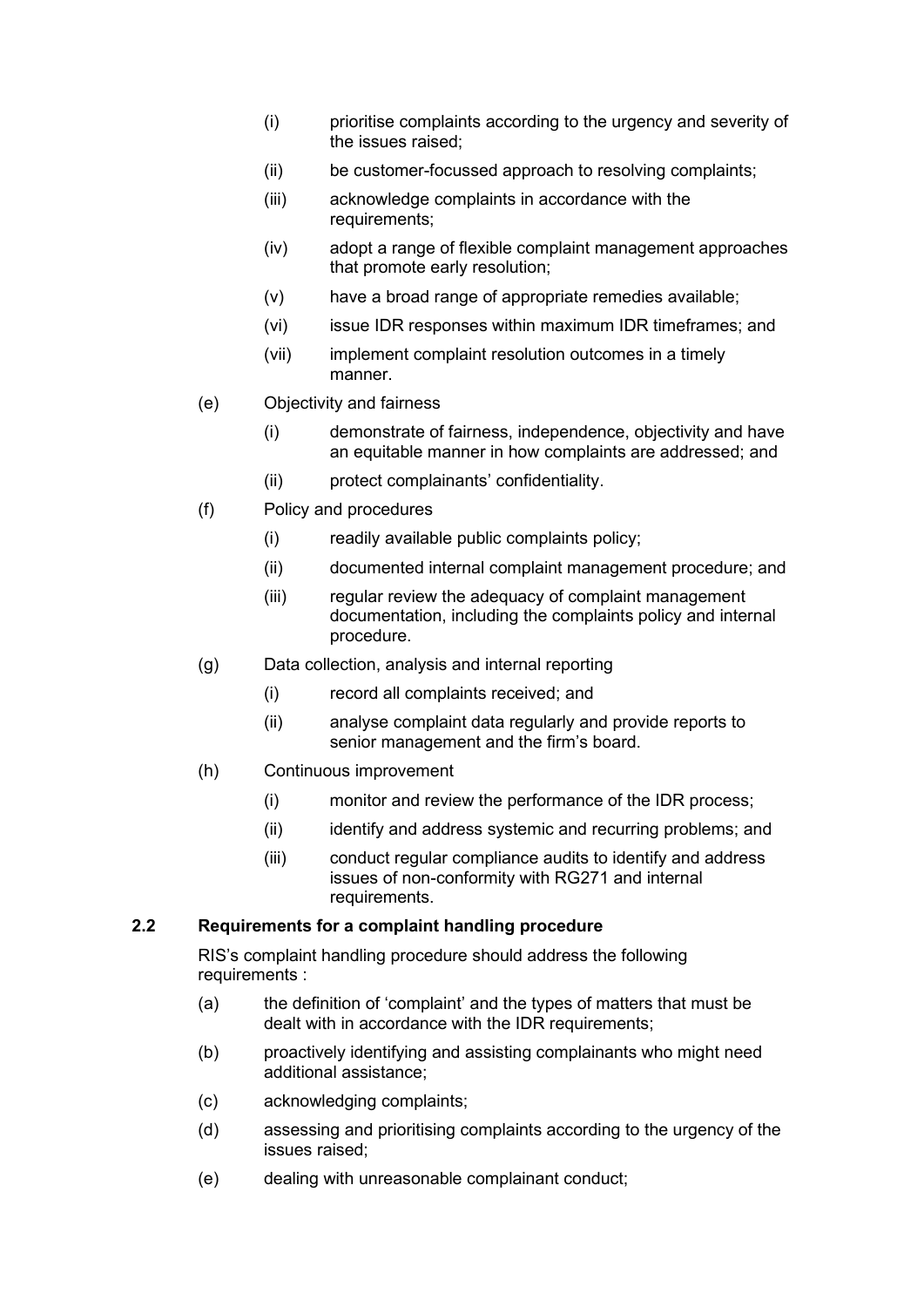- (f) investigating complaints, conducting negotiations and exploring resolution options, including appropriate remedies;
- (g) providing an IDR response within maximum IDR timeframes;
- (h) the content of IDR responses, including reasons for decision;
- (i) closing complaints;
- (j) identifying and escalating systemic issues and complaint trends; and
- (k) reporting internally about complaints.

#### <span id="page-4-0"></span>**2.3 Complaints handling principles**

Throughout the complaint handling process, RIS is committed to the following principles:

#### **(a) to act fairly and reasonably:**

- (i) listen to the complainant's concerns:
- (ii) be efficient and fair;
- (iii) only ask for and take into account relevant information when resolving a complaint;
- (iv) where an error or mistake in handling the investor's complaint is identified, RIS will recognise this and immediately initiate action to correct it;
- (v) give the complainant adequate opportunity to make their case;
- (vi) when relevant, provide information on the progress of the complaint; and
- (vii) in the case where the complainant is not satisfied with the proposed resolution, provide details of the EDR scheme.

#### **(b) to act consistently and ethically:**

- (i) all complaints must be treated as legitimate and investigated without prejudice;
- (ii) confirm the agreed resolution and, where requested/required, provide the complainant with a copy of the agreement/documented resolution; and
- (iii) strive to resolve complaints in a consistent manner.

#### **(c) to inform complainants of External Dispute Resolution (EDR) body:**

- (i) notify retail clients in the FSG of access rights and contact details of EDR, which is AFCA; and
- $(ii)$  in the case where the complainant is not satisfied with the proposed complaint resolution, RIS will inform the complainant of the details of AFCA.

# <span id="page-4-1"></span>**3 Complaints Handling Procedure**

#### <span id="page-4-2"></span>**3.1 Procedure overview**

The IDR procedure comprises the following steps: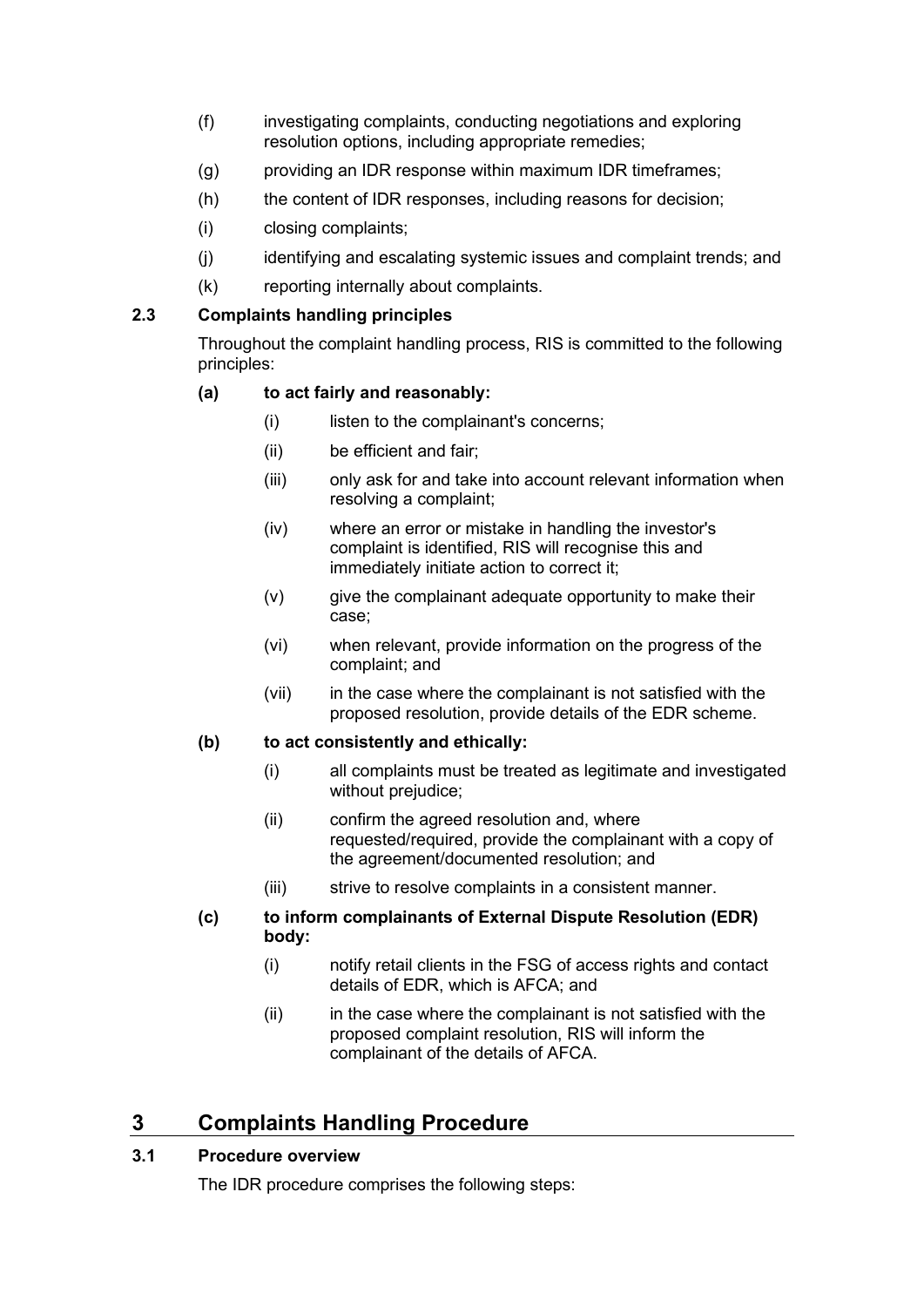- (a) Lodging a complaint the point of entry
- (b) Receiving a complaint how RIS becomes aware of a complaint
- (c) Recording a complaint the first step to managing and resolving a complaint
- (d) Managing a complaint the necessary steps to resolve a complaint
- (e) Written resolution of a complaint how to deal with a resolved complaint
- (f) Escalation how to deal with an unresolved complaint
- (g) Referral to an EDR how to deal with a complaint that cannot be resolved internally or within the given timeframe

The following sections describe each of these steps in detail.

#### <span id="page-5-0"></span>**3.2 Lodging a complaint**

The following table provides information on how a complainant can lodge a complaint directly with RIS:

| <b>How</b> | <b>Details</b>         |
|------------|------------------------|
| Telephone  | (02) 8074 1772         |
| Writing    | 1 Munn St              |
|            | Millers Point NSW 2000 |
|            | Australia              |
| Email      | info@slatesuper.com.au |

A complaint may also be made on social media where the person making the complaint is both identifiable and contactable. This could include any account RIS may hold with LinkedIn, Twitter, Facebook or Instagram pages. Where a negative review is left on Google that is brought to RIS's attention, RIS will make an attempt to identify and contact the person making the complaint.

#### <span id="page-5-1"></span>**3.3 Procedure for receiving complaints**

All sources of complaints received must be communicated to the Complaints Officer immediately, especially if they are not able to be resolved straight away. The Complaints Officer should be notified within seven business days of complaints that were resolved straight away.

All complaints will be logged in the Complaints Register.

#### <span id="page-5-2"></span>**3.4 Handling complaints**

RIS will make a decision on a client's complaint within 30 days of receipt. However, in some cases, RIS may request more time from the complainant to complete the investigation before making a decision.

#### <span id="page-5-3"></span>**3.5 Escalation Process**

In case there is no resolution of the Complaint within 30 days, or if the Complainant wishes to do so, the complaint can be referred to AFCA.

RIS is required to advise the complainant or third party of the services of AFCA.